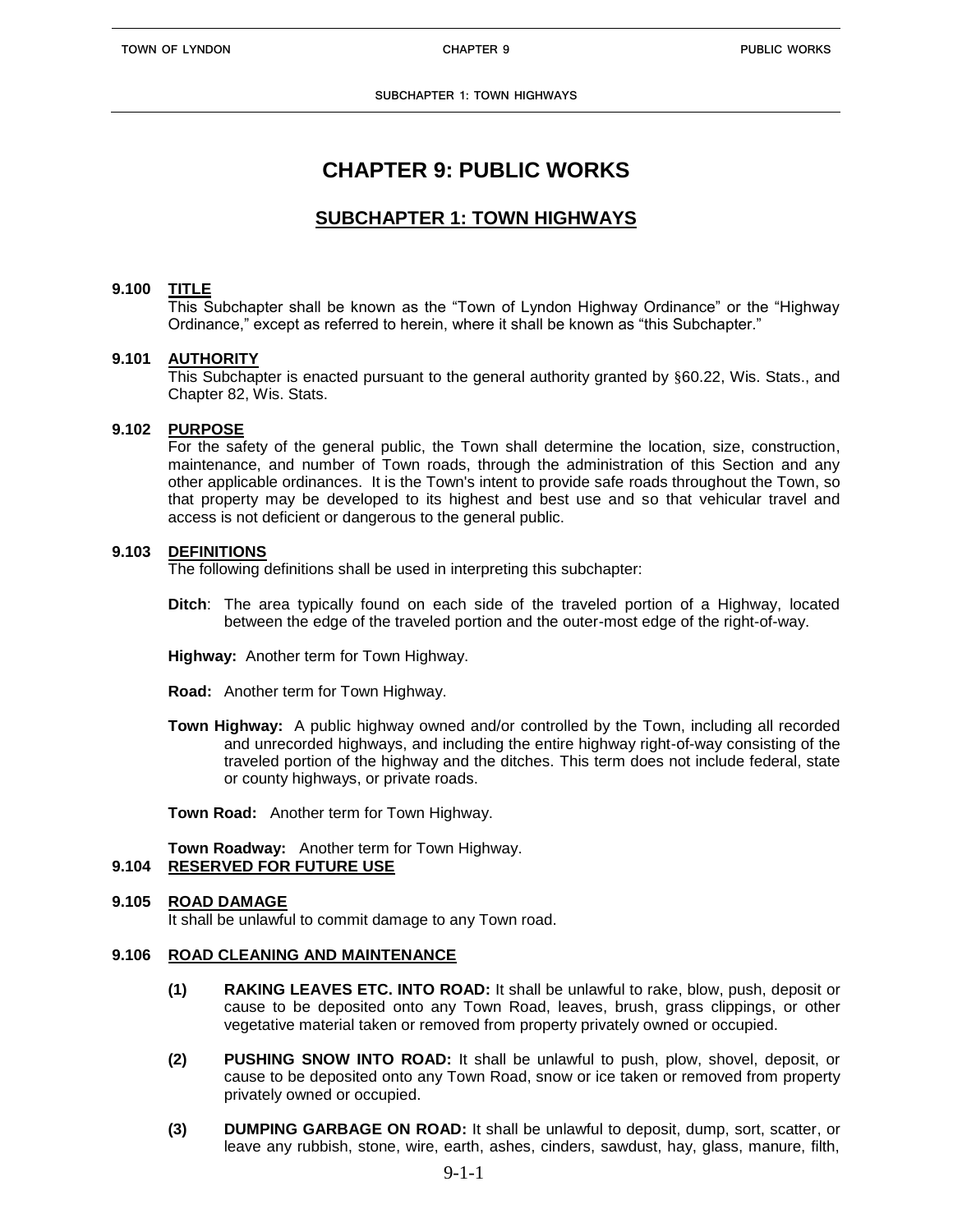paper, construction waste, garbage, or other offensive or noxious material onto any Town Road.

- **(4) BURNING IN ROAD:** It shall be unlawful to burn leaves, wood, rubbish or any other material on a Town Road.
- **(5) DISCHARGING WATER ONTO ROADS:** No driveway, drainage way, downspout, gutter, trough, or other artificial structure shall be designed, constructed, or maintained to allow water flowing therein to be cast upon or to flow over the traveled portion of a Town Road. Nothing herein shall prohibit the flow of surface water, from existing structures, to be cast into or to flow into the ditches adjacent to Town Roads.
- **(6) ROAD DITCHES:** It shall be unlawful to obstruct, or cause to be obstructed, the free passage of water in any Town Road ditch, culvert, swale, or drain. It shall also be unlawful to place or cause to be placed any rubbish, dirt, sand, gravel, brush, leaves, grass clippings, or any other matter or thing so that the same is carried by the elements into any Town Road ditch, culvert, swale or drain.
- **(7) GRASS CUTTING:** Grass cut on the Town Road shall not be discharged onto the traveled portion of the Road.
- **(8) PLANTINGS:** No trees, shrubs, plantings, landscaping, or objects of art shall be planted or placed in the Town Road without written permission from the Town.

## **9.107 WEIGHT LIMITATIONS**

- **(1) STATEMENT OF PURPOSE:** In the interest of public safety on Town Roads, the roads and streets, or portions thereof, of the Town of Lyndon are hereby declared to have special weight limitations as set forth herein, because in the absence of such special limitations, there is a likelihood that they would be seriously damaged or destroyed.
- **(2) STATUTORY AUTHORITY:** Such limitations are adopted pursuant to §348.17, §349.16, and §349.17 Wis. Stats., which is hereby adopted by reference and made a part of this ordinance.
- **(3) WEIGHT LIMITATIONS:** The Town Chairperson, or designee, may impose special seasonal limitations on any Road or portion thereof which, in the sole discretion of the Superintendent, could be damaged or destroyed in the absence of such special limitations, because of weakness of the roadbed, climatic conditions, or any other special or temporary condition.
- **(4) NOTICES/SIGNS:** Appropriate signs, informing the public of the weight limitations, shall be erected on the applicable Town Roads, and a map showing the location of the signs shall be on file with the Town Clerk.
- **(5) EFFECT OF LIMITATIONS:** When such limitations are in effect, no person shall operate a motor vehicle weighing in excess of the posted maximum limit.
- **(6) EXCEPTIONS:** The limitations imposed under this section shall not apply to the following:
	- **(a)** Town vehicles, or vehicles contracted by the Town, engaged in the removal of snow or ice, sanding, salting, or other Town business.
		- **(b)** Fire, ambulance, and EMS vehicles.
		- **(c)** Vehicles serving agricultural activities located in the Town.
	- **(d)** Fuel trucks delivering fuel to Town residents.
	- **(e)** School buses serving Town residents.
	- **(f)** Garbage/recycling trucks contracted by the Town.
	- **(g)** All other users who receive a permit as provided in (7) below.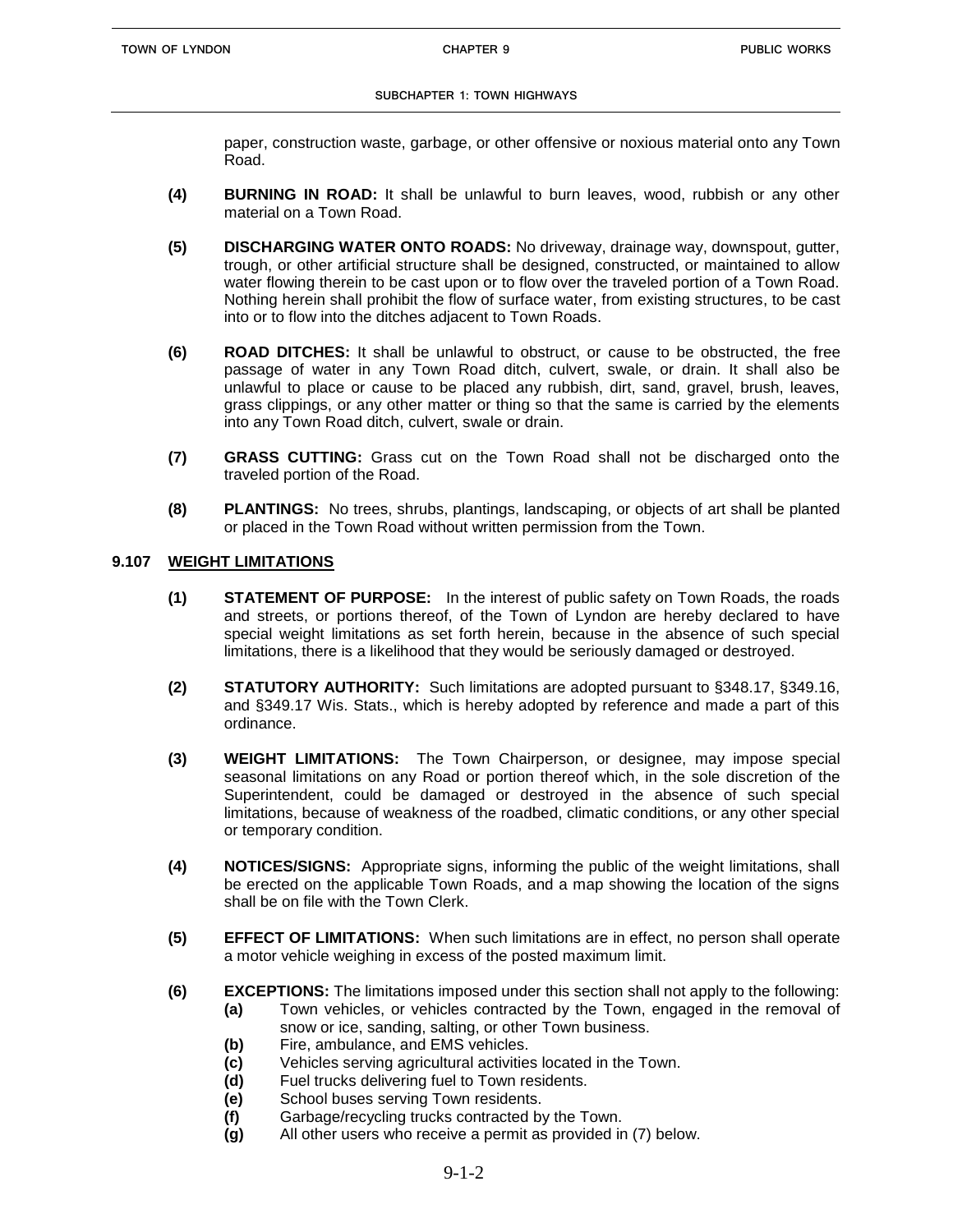- **(7) PERMIT TO ALLOW OVERWEIGHT LOADS:** The Town Chairperson, or designee, is authorized to issue a written permit granting the privilege to exceed the weight limits as specified, pursuant to the following procedure.
	- **(a) APPLICATION:** An application for a permit shall be filed with the Town Clerk, and shall include, for the purpose of enforcement of this Ordinance, the following information:
		- **1.** Name, address and telephone number of the applicant(s) who intends to exceed the weight limits.
		- **2.** The license number and description of the truck(s) to be used.
		- **3.** A general description of the work to be performed, including an explanation of why the work can not be performed at a later date when the road weight limits are lifted.
		- **4.** The period of time during which the work will be done.
		- **5.** A map showing the roads to be used and the routes to be taken.
		- **6.** Any other information which the Chairman deems necessary to the proper review and understanding of the application.
	- **(b) FEES:** The fee to be charged for each application shall be established by separate resolution of the Town Board.
	- **(c) INSURANCE REQUIRED:** A permit shall be issued only upon the condition that the applicant provides satisfactory evidence that the applicant has in force, and will maintain during the time the permit is in effect, public liability insurance of not less than \$500,000 per one (1) person and per one (1) accident, and property damage insurance of not less than \$500,000 per accident.
	- **(d) TIME LIMITS:** Permits shall be valid for a period of thirty (30) days from the date of approval, unless otherwise indicated in the permit, and may be renewed upon application.
	- **(e) ASSUMPTION OF LIABILITY:** A permit shall be issued only upon the condition that the applicant sign a statement that he will indemnify and hold harmless the Town and its officers from all liability for damages caused to the Town's roads by the applicant's exercise of the permit.

# **9.108 RESERVED FOR FUTURE USE**

# **9.109 EXCAVATIONS IN TOWN ROADS**

- **(1) PERMIT REQUIRED:** No person shall make or cause to be made any opening or excavation in any Town Road without a permit therefore. Furthermore, any excavation which may last for longer than 89 days shall also comply with the requirements of '66.0425 Wis. Stats.
- **(2) EXCEPTIONS:** A permit shall not be required under the following circumstances:
	- **(a)** No permit is required for excavations performed by the Town, or persons hired by the Town.
	- **(b)** No permit shall be required before the commencement of work if an emergency situation exists which requires immediate action to remedy a dangerous condition or to protect property, life, health or safety, provided however, that the person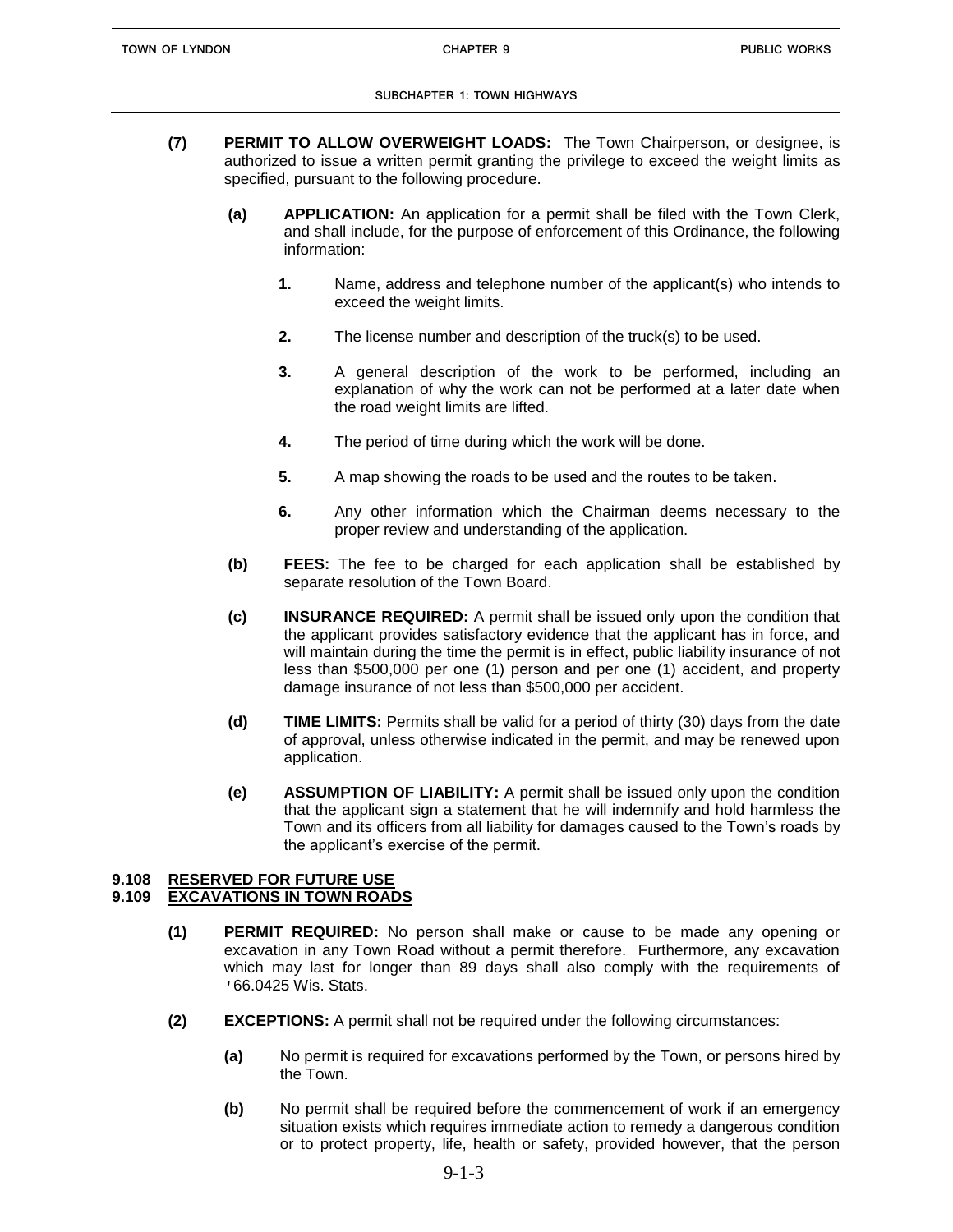performing the work shall notify the Town Clerk or the Town Chairperson before commencing work and shall obtain oral approval for said work. Thereafter, the person performing the work shall apply for a permit as soon as possible, but in no event later than the close of the next business day.

- **(3) APPLICATION:** An application for a permit shall be filed with the Town Clerk, and shall include, for the purpose of enforcement of this Ordinance, the following information:
	- **(a)** Name, address and telephone number of the applicant(s) who intends to perform the work, and the person(s) for whom the work is to be performed.
	- **(b)** The location of the work.
	- **(c)** A general description of the work to be performed, the method the applicant proposes to use in doing the work, and the reason for the work.
	- **(d)** The period of time during which the Road will be affected.
	- **(e)** The manner in which the traveling public will be notified of the work and will be protected from any danger presented by the work.
	- **(f)** Any other information which the Clerk deems necessary to the proper review and understanding of the application.
- **(4) TIME LIMITS:** Permits shall be valid for a period of thirty (30) days from the date of approval, unless otherwise indicated in the permit, and may be renewed upon application.
- **(5) FEES/SECURITY DEPOSIT:** The fees to be charged for each application and for the nature of the work to be performed, as well as the time and method of payment and collection thereof, shall be established by separate resolution of the Town Board. The Town Board reserves the right to require the applicant to post a bond, or other financial security, the conditions of which may include any of the following: that this ordinance shall be observed; that the plan of excavation will be carried out; that if there is a violation of this Ordinance or if the excavation plan is not carried out, all penalties, legal costs, and remediation expenses imposed hereunder shall be paid.
- **(6) INSURANCE REQUIRED:** A permit shall be issued only upon the condition that the applicant provides satisfactory evidence that the applicant has in force, and will maintain during the time the permit is in effect, public liability insurance of not less than \$500,000 per one (1) person and per one (1) accident, and property damage insurance of not less than \$500,000 per accident.
- **(7) ASSUMPTION OF LIABILITY:** A permit shall be issued only upon the condition that the applicant sign a statement that he will indemnify and hold harmless the Town and its officers from all liability for accidents and damages caused by any of the work covered by the permit, and that he will comply with the requirements of this Ordinance.
- **(8) FROZEN GROUND:** No openings or excavations shall be permitted between November 15 and April 15, except where it is determined by the Town to be an emergency.

# **(9) PROTECTION OF PUBLIC:**

- **(a)** Every opening and excavation shall be enclosed and marked with barriers, signs and traffic control devices as may be required by law and Section VI of the Manual of Uniform Traffic Control Devices.
- **(b)** All necessary precautions shall be taken to guard persons and property from accidents or damage.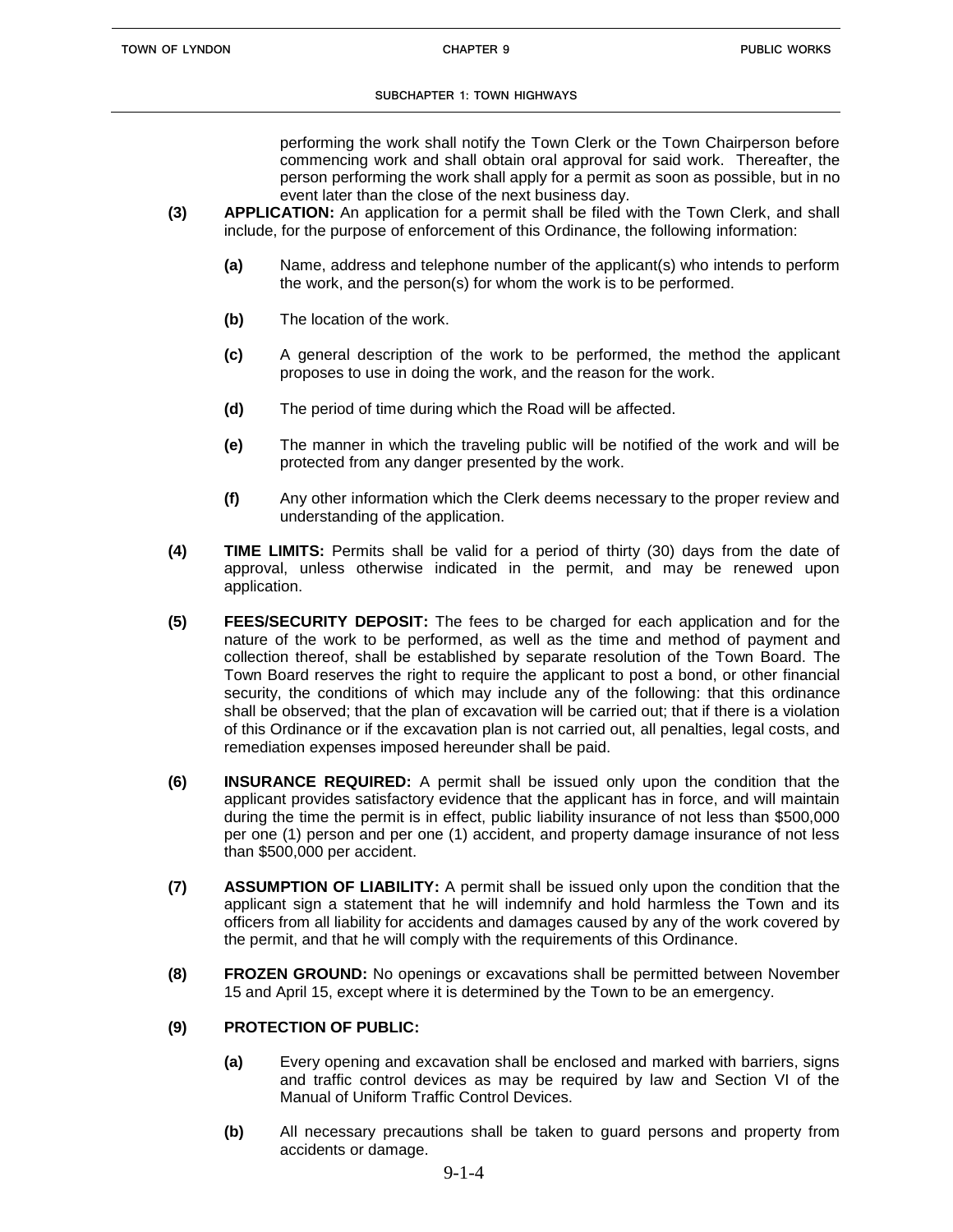- **(c)** Unless otherwise approved, a minimum of one (1) lane of traffic in each direction shall be provided. Every effort shall be made to provide reasonable access to all properties adjacent to the work. The permittee shall perform the work in such a manner so as not to disrupt the flow of traffic in the area.
- **(d)** It shall be the permittee's responsibility to have the various utilities locate and mark their facilities prior to excavation. When the work will result in the loss of any utility service to a private property, a reasonable attempt shall be made to notify the occupant of the private property of the loss of service at least twelve (12) hours prior to the loss of service, unless the operation is part of an emergency excavation.

# **(10) PAVEMENT REMOVAL:**

- **(a)** Removal of existing pavement shall be to neat, straight, saw-cut lines. Excavation shall be kept to the minimum possible and acceptable for the convenience and safe performance of work, and in accordance with all applicable codes and regulations.
- **(b)** If the pavement is damaged during excavation beyond the original saw cut lines, it shall be saw cut again along neat, straight lines. The finished saw cut shall leave a regular, rectangular section for pavement replacement. Should the road opening occur within, adjacent to, or close to an existing patch or require more than one (1) opening within a short distance, the Town may order the permittee to remove and replace additional pavement up to an existing patch or between openings.
- **(c)** Pavement replacement areas shall be parallel with or at right angles to the direction of traffic.

# **(11) EXCAVATION:**

- **(a)** All excavated material shall be piled in a manner such that pedestrian and motor traffic is not unnecessarily disrupted. Ditches shall be kept clear and other satisfactory provisions shall be made for road drainage so that natural water courses are not obstructed.
- **(b)** Excavated material to be used for backfilling of a trench must be so handled and placed to minimize inconvenience to public travel and adjoining owners and occupants.

## **(12) BACKFILLING:**

- **(a)** All backfilling materials shall be dry, clean, granular material, and shall be free from cinders, ashes, refuse, vegetable or organic matter, timbers and lumber, boulders, rocks or stones greater than 8 inches in diameter at their greatest dimension, frozen lumps or other material which, in the opinion of the Town Road Superintendent, is unsuitable. All wet spoils shall be removed.
- **(b)** In refilling the excavation, if there is not sufficient material excavated suitable for refilling, the deficiency shall be made up with new material brought to the site.
- **(c)** Excavations shall be carefully compacted in 6-8 inch lifts from the bottom of the excavation, with special care being made for existing utilities, pipes and other structures.
- **(d)** Mechanical compaction shall be used on all materials used for trench backfill. Each layer (8-inch maximum), shall be uniformly compacted. Compaction or consolidation by flooding shall not be permitted.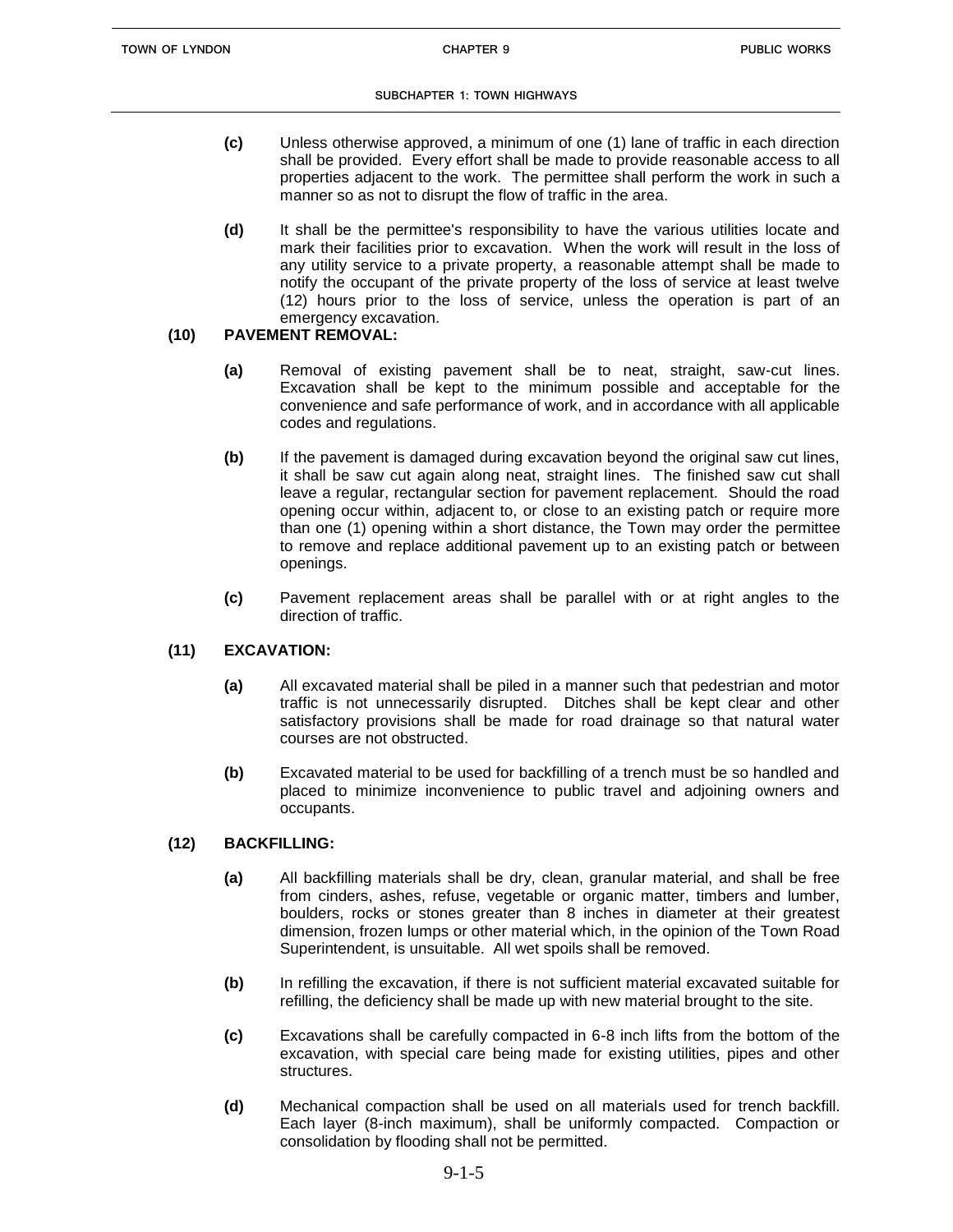- **(13) NOTICES AND INSPECTIONS:** The permittee shall notify the Town at least three (3) business days before such work is to commence, unless an emergency exists as determined by the Town Road Superintendent. The permittee shall also notify the Road Superintendent at least four (4) hours prior to backfilling, and four (4) hours prior to final restoration of the surface.
- **(14) SURFACE RESTORATION:** Surfaces shall be restored as follows within twenty (20) days after the closing of the opening or excavation, unless otherwise permitted by the Road Superintendent.
	- **(a) BACKFILL FOR PAVEMENT:** Backfill material on roads shall be left below the original surface to allow for a layer of 1 1/2-inch crushed stone and a layer of 3/4 inch crushed stone, plus the thickness of the previously-existing surface structure. The thickness of each layer of crushed stone shall be in accordance with the specifications on file with the Town. If a hard surface will not be installed as part of the road restoration operation, the opening to the original surface elevation shall be backfilled with compacted 3/4-inch crushed stone.
	- **(b) SURFACE RESTORATION:** The road surface shall be restored to the same condition existing before the excavation. The finished surface shall be smooth and free of surface irregularities and shall match the existing adjacent surface.
	- **(c) WINTER CONDITIONS:** During winter months, when it is not possible to replace existing hard surface with a like material, the excavation shall be temporarily resurfaced with a minimum of three and one-half inches of cold mix bituminous material. This temporary wearing surface shall be compacted and rolled smooth. These temporary wearing surfaces shall be removed and replaced with material as specified above by not later than the following June 1.
	- **(d) OTHER SURFACES:** All other surfaces shall be restored as much as possible to the condition existing prior to the excavation. Contours of the land shall be restored to the extent possible. Grassy areas shall have 3 inches of black dirt placed on the surface and shall be reseeded.
	- **(e) VARIANCES:** Upon written application, the Road Superintendent may grant a written variance from the foregoing surface restoration requirements if he determines that the pre-existing condition of the surface was substantially different from or substantially below the quality of the foregoing restoration requirements. In such case, the Road Superintendent may prescribe, in writing, different restoration requirements, provided such requirements create a surface at least as good as the surface existing prior to the opening or excavation.

## **9.110 OBSTRUCTIONS AND ENCROACHMENTS**

- **(1) PROHIBITION:** No person shall encroach upon or in any way obstruct or encumber any Town road, park, public ground or land dedicated to public use, and no person shall permit any encroachment, obstruction or encumbrance to be placed or remain on any such public property adjoining the premises of which he is the owner or occupant, except as provided below.
- **(2) EXCEPTIONS:** The prohibition of subsection (1) shall not apply to the following:
	- **(a)** Temporary encroachments or obstructions authorized by permit pursuant to '66.0425 Wis. Stats.
	- **(b)** Equipment which is temporarily parked for not more than 2 hours, and which does not obstruct more than one-third of the traveled portion of the road, and which is properly flagged or signed to protect the traveling public.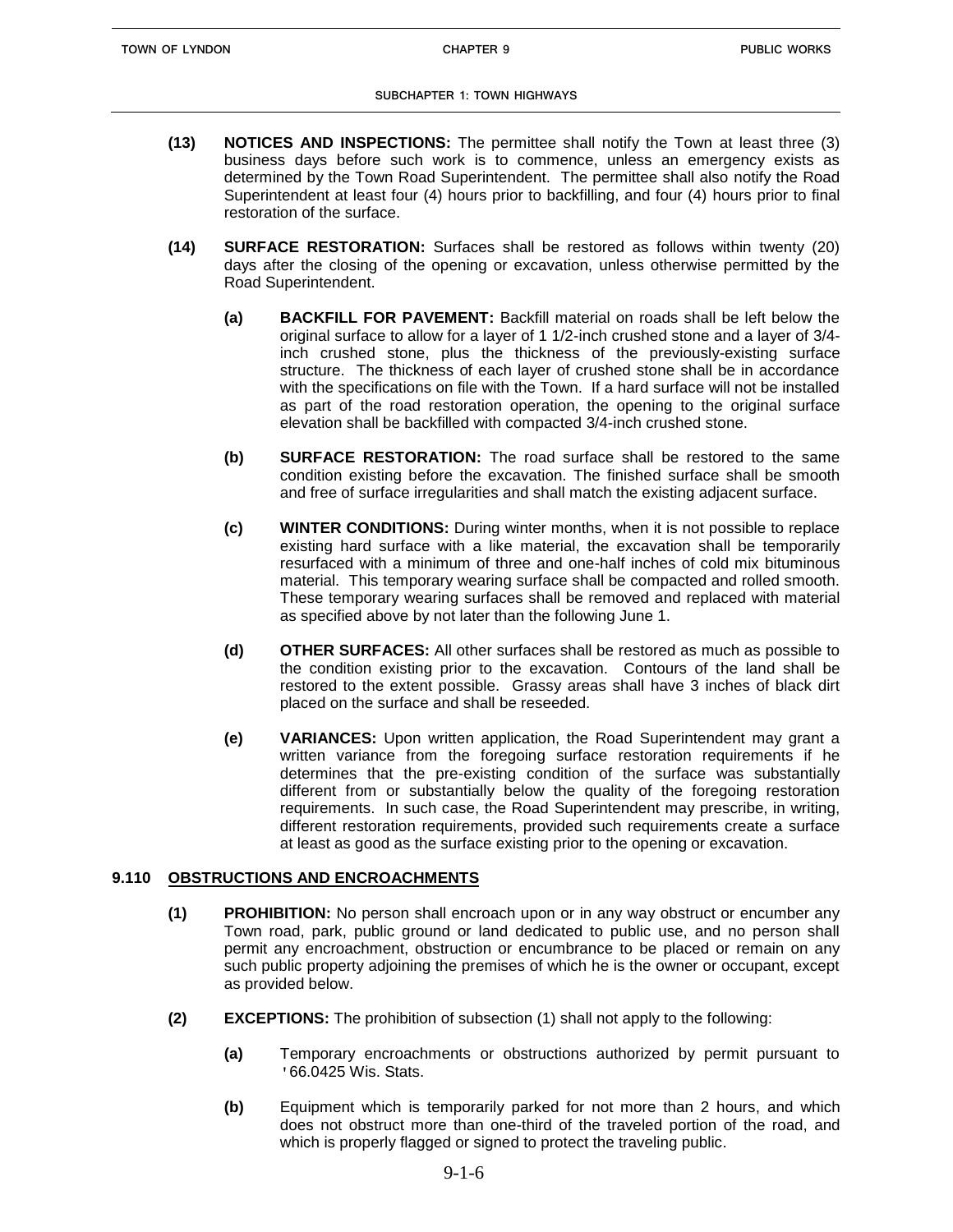**(c)** Excavations and openings permitted under §9.107 above.

# **(3) ROAD PERMIT:**

- **(a) When Issued:** Permits to occupy, obstruct, or encroach upon Town roads or other public ground of the Town may be granted by the Town Board for the purpose of moving, erecting, altering, repairing, or demolishing any building or structure, or for the purpose of occupying, obstructing, or encumbering any road or public ground with the materials or equipment necessary in and about the moving, erection, alteration, repair or demolition of any building or structure.
- **(b) Permit Conditions:** Such permits shall be subject to the following terms and conditions:
	- **(1)** Such temporary obstruction shall not cover more than one-third of any road.
	- **(2)** Obstructions shall be marked and/or lighted at night so as to be identifiable to the public from all directions.
	- **(3)** The process of moving any building or structure shall be as continuous as practicable until completed.
	- **(4)** No building or structure shall be allowed to remain over night on any road crossing or intersection or in such other place as to prevent easy access to any fire hydrant.
	- **(5)** Buildings shall be moved only in accordance with the route prescribed by the Town.
	- **(6)** Upon termination of the work necessitating such obstruction, all parts of the roads or public grounds occupied or used shall be vacated, cleaned of all rubbish and obstructions, and placed in at least the same condition they were in before commencement of the work. All damages to the roads and public grounds shall be promptly repaired by the permittee.
- **(c) Insurance and Bond**: A permit shall be issued only upon condition that the applicant submit satisfactory written evidence that applicant has in force and will maintain during the time the permit is in effect, public liability insurance of not less than \$500,000 per one person, \$500,000 per one accident, and property damage coverage of not less than \$500,000, providing coverage for accidents or damage caused by reason of work performed under said permit. The Town may also require the applicant to execute and file a bond in an amount determined by the Town, not exceeding \$50,000, conditioned upon the applicant indemnifying and holding harmless the Town from liability for damages to the roads or public property of the Town resulting from the work under said permit.
- **(d) Fee**: The fee for a road permit shall be set from time to time by resolution of the Board.
- **(e) Termination**: Such permits shall automatically terminate on the date stated in the permit. If any of the conditions of the permit are violated, the permit may be revoked or suspended by the Town, without notice.
- **(f) Statutory Requirements**: If any permit is issued for a period of three (3) months or longer, the requirements of '66.0425 Wis. Stats. shall also be satisfied, and are incorporated herein by reference to the extent applicable.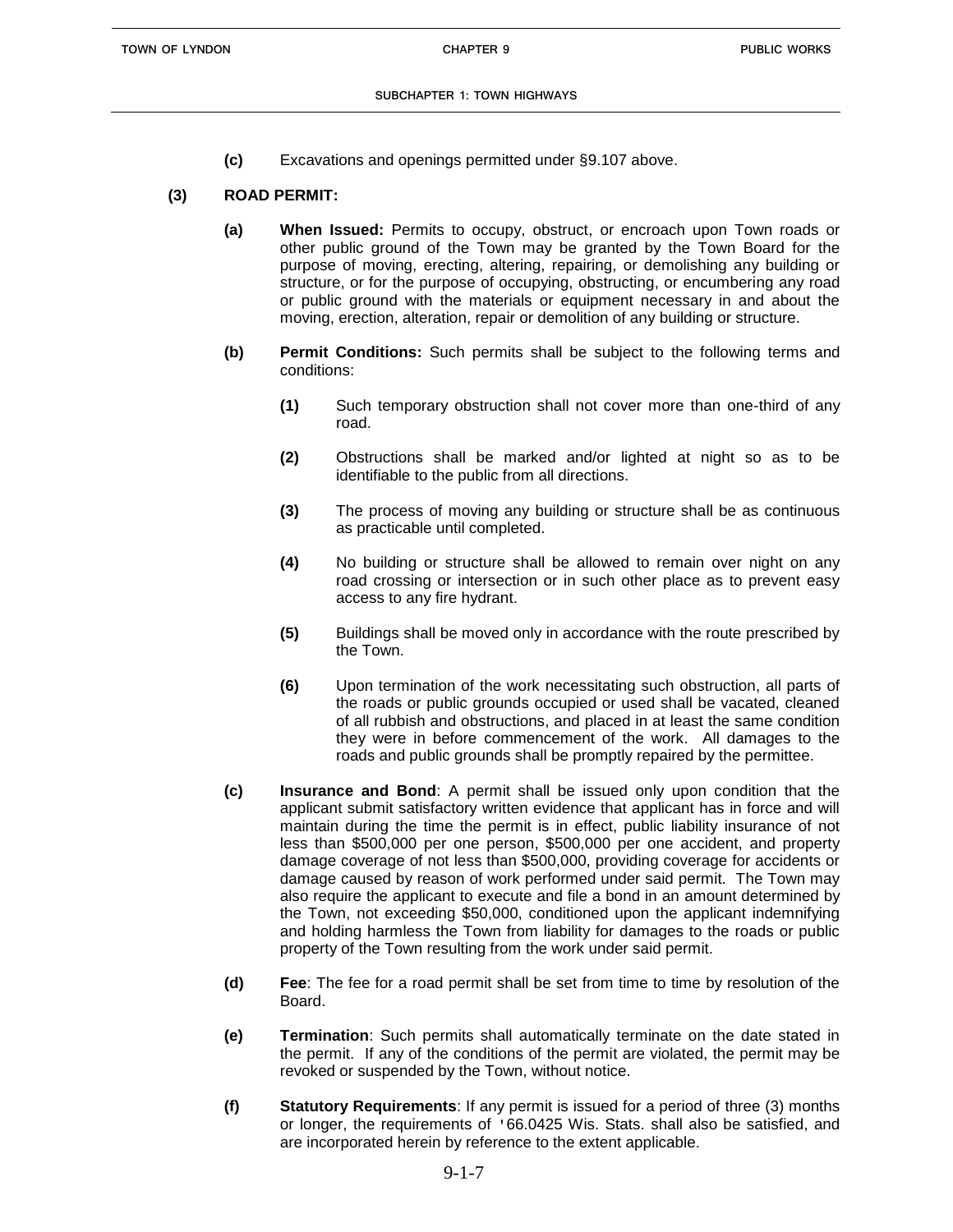**TOWN OF LYNDON CHAPTER 9**

## **9.111 BRUSH/TREE REMOVAL IN ROADS**

- **(1) WIDTH OF ROADS:** All town roads shall be presumed to be sixty-six (66) feet wide, unless another width is specifically established by highway order or written conveyance.
- **(2) ROAD CLEARING PROJECTS:** From time to time, the Town Board shall determine when it is reasonable and necessary to clear and improve the right-of-way of Town roads. Whenever such decision is made, the Town shall employ the following procedure:
	- **(a) Notification:** Whenever the Town decides to clear and/or improve the right-ofway of a Town road, the Town shall give written notice to all property owners adjacent to that part of the road scheduled for improvement at least thirty (30) days prior to the commencement of work by the Town. Such notice shall state the nature of the work, the location of the work, the anticipated commencement date of the work, and the identity (e.g. name, address, and phone number) of the contractor who will be performing the work. Furthermore, such notice shall ask the landowner to make the election described below regarding marketable timber.
	- **(b) Landowner Election:** Each landowner shall be given the opportunity to make one of the following elections, within 14 days of mailing the above notice, regarding the handling of marketable timber to be removed from that portion of the right-of-way adjacent to the landowner's property:
		- **1. Option No. 1:** The landowner may elect to have the Town dispose of the marketable timber, at no cost to the landowner.
		- **2. Option No. 2:** The landowner may elect to have the marketable timber placed on that portion of the landowner's property immediately adjacent to the right-of-way from which the timber is removed. This Option may only be selected only if the topography and condition of the adjacent property provides a suitable location for placement of such timber in the opinion of the Town.
		- **3. Option No. 3:** The landowner may elect to have the marketable timber left in the right-of-way from which the timber is removed, provided (i) this Option may only be selected if the topography and condition of the rightof-way provide a suitable location for the placement of such timber in the opinion of the Town, and (ii) the landowner removes the timber from the right-of-way within thirty (30) days of cutting, and (iii) in the event that the landowner fails to remove such timber from the right-of-way within 30 days, the Town shall have the right to remove and dispose of the timber and shall charge the cost thereof to the landowner.
		- **4. Option No. 4:** The landowner may elect to execute a written contract with the entity performing the work, to pay the cost to deliver the marketable timber to a location agreed upon in the written contract. If this option is selected, the landowner shall provide a copy of said written contract to the Town within 21 days after mailing of the above-described notice from the Town.
	- **(c) Failure of Landowner to make election:** If a landowner fails to make an election, in writing, within 14 days of mailing of the notice, the Town shall assume that the Landowner has elected Option No. 1 and shall proceed accordingly.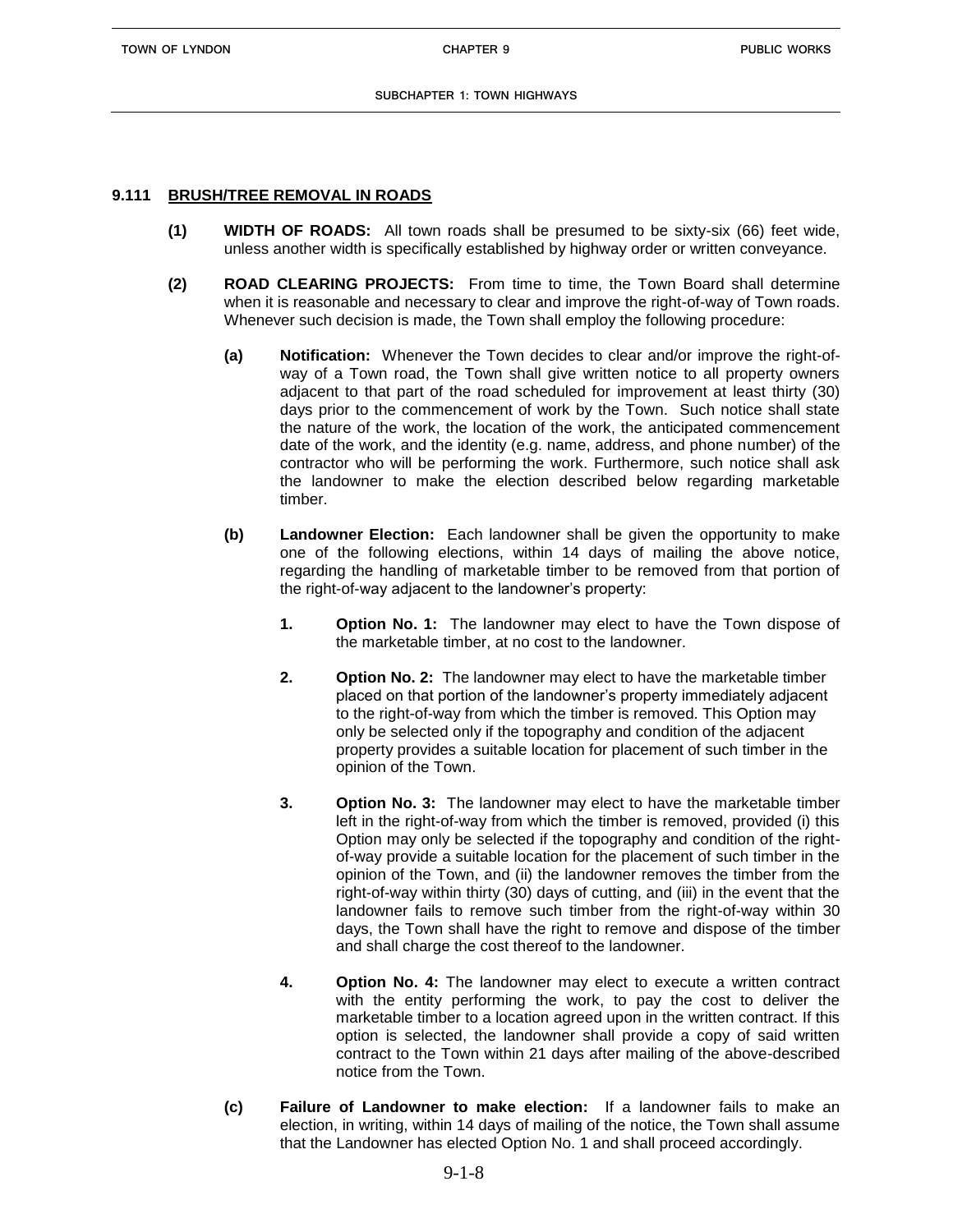#### **9.112 DISCONTINUANCE OF ROADS**

- **(1) PROCEDURE:** The procedure contained in Sec. 66.1003 Wis. Stats. (and all amendments thereto) shall be followed.
- **(2) FEES:** The fee to be charged for each petition shall be established by separate resolution of the Town Board.
- **(3) REVERSION OF TITLE:** Title to the property of any discontinued road shall revert to the adjoining lands as required by §66.1005 Wis. Stats. (and all amendments thereto).
- **(4) COSTS:** The owner(s) of adjoining lands, to which title to the vacated property reverts, shall pay (i) the cost incurred by the Town in discontinuing the road, alley or other public way, and (i) the cost incurred in transferring title of the vacated property to the adjoining landowner(s). These costs include (but are not limited to) survey costs, title costs, document preparation costs, publication costs, recording fees, and transfer fees. Exceptions to these costs may be made, in the sole discretion of the Board, (i) when the cost of transfer would exceed both the value of the property transferred and the value of the adjoining property to which the property is transferred, or (ii) when the public benefit of the discontinuance outweighs the benefit to the adjoining landowner(s). These costs shall be billed directly to the adjoining landowner(s), on a pro-rated basis based upon the square footage of land received by each adjoining landowner, and if not paid, shall be assessed against the adjoining land(s) as permitted by law.

## **9.113 ENFORCEMENT AND PENALTIES**

- **(1) CHAPTER 25:** Except as otherwise specifically provided in this subsection, the penalties for a violation of this subchapter, shall be as provided in Chapter 25 of this Code.
- **(2) ABATEMENT BY TOWN:** In addition to any other penalty provided herein, the Town may abate any violation of this subchapter through the following procedure:
	- **(a) Non-Hazardous Conditions**: The Town may cause the issuance of a written notice to the responsible person(s) directing him to correct and abate the violation on or before a specified date, but not sooner than 72 hours following service of said notice. The written notice may be served by personal service or by certified mail, return receipt requested, to the last-known address of the responsible person(s). If the responsible person(s) to whom notice has been given fails to remove or abate the violation within the time established, the Town may remove or abate said violation at the expense of the responsible person(s).
	- **(b) Hazardous Conditions**: If the Town determines that the violation creates a substantial and immediate danger to public safety, the Town shall attempt to contact the responsible person(s) in any way or form which the Town deems most expedient, in order to give such responsible person(s) notice of the problem and the opportunity to immediately correct the problem. If such responsible person(s) cannot be promptly notified by the Town, or if the responsible person(s) cannot or will not immediately abate the violation, the Town may immediately take steps to abate the violation without providing any further notice to the responsible person(s).
	- **(c) Charges:** An account of the expenses incurred by the Town to remove or abate the violation shall be kept and such expenses shall be charged to and paid by the responsible person(s). Notice of the expenses shall be mailed to the last-known address of the responsible person(s) and shall be payable within ten (10) calendar days from the mailing thereof, and if not paid, the Town Clerk shall enter those charges onto the tax roll as a special tax pursuant to sec. 66.615(5) Wis. Stats. against the real estate of any or all responsible person(s), or the Town may collect such charges through any other lawful procedure.